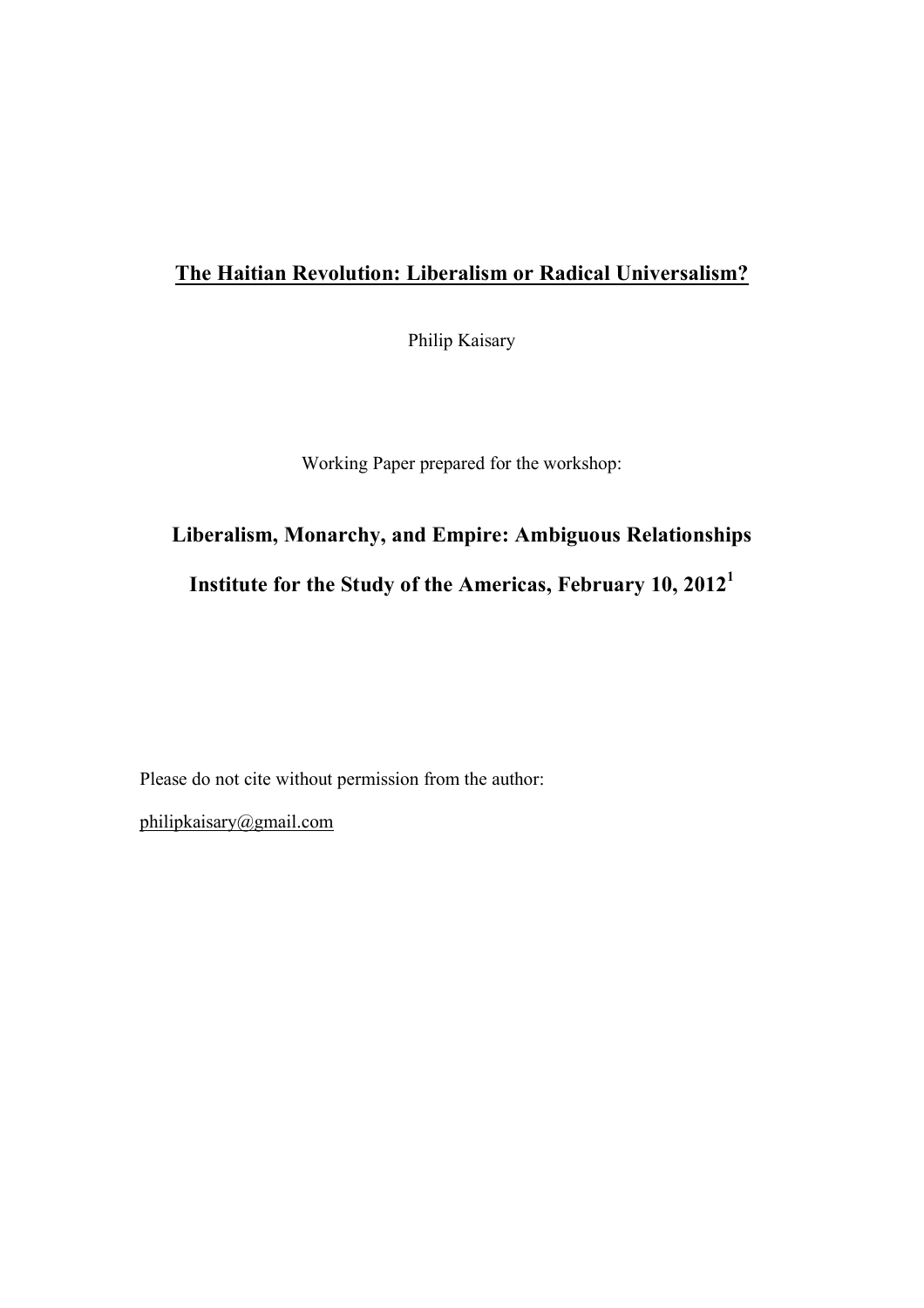"If the historical facts about freedom can be ripped out of the narratives told by the victors and salvaged for our own time, then the project of universal freedom does not need to be discarded but, rather, redeemed and reconstituted on a different basis."

Susan Buck-Morss<sup>2</sup>

The Haitian Revolution of 1791 – 1804 led to the establishment of Haiti as the world's first independent Black Republic. The twelve-year revolutionary war of independence in the French colony of Saint-Domingue was by turns a slave rebellion, an anti-colonial war, and a race war. It shocked the Western world, reshaped the debates about slavery, accelerated the abolitionist movement, precipitated rebellions in neighboring territories, and intensified both repression and anti-slavery sentiment on both sides of the Atlantic.<sup>3</sup> The Haitian Revolution must thus be accounted for as a world-historical event of paramount significance. In this paper I will argue for the merits of recuperating the radical universalism of the Haitian Revolution, and suggest some of the productive capacities and the limitations of ascribing to the Haitian Revolution the values of Enlightenment liberalism.<sup>4</sup> I will suggest that the Haitian Revolution should be understood by paying attention to the manner in which it impinges upon certain explanatory categories – a capitalist world-system (and the fundamental importance of plantation slavery to its development), anti-colonial agency, resistance, and struggle – and that liberal ideas of negative freedom do not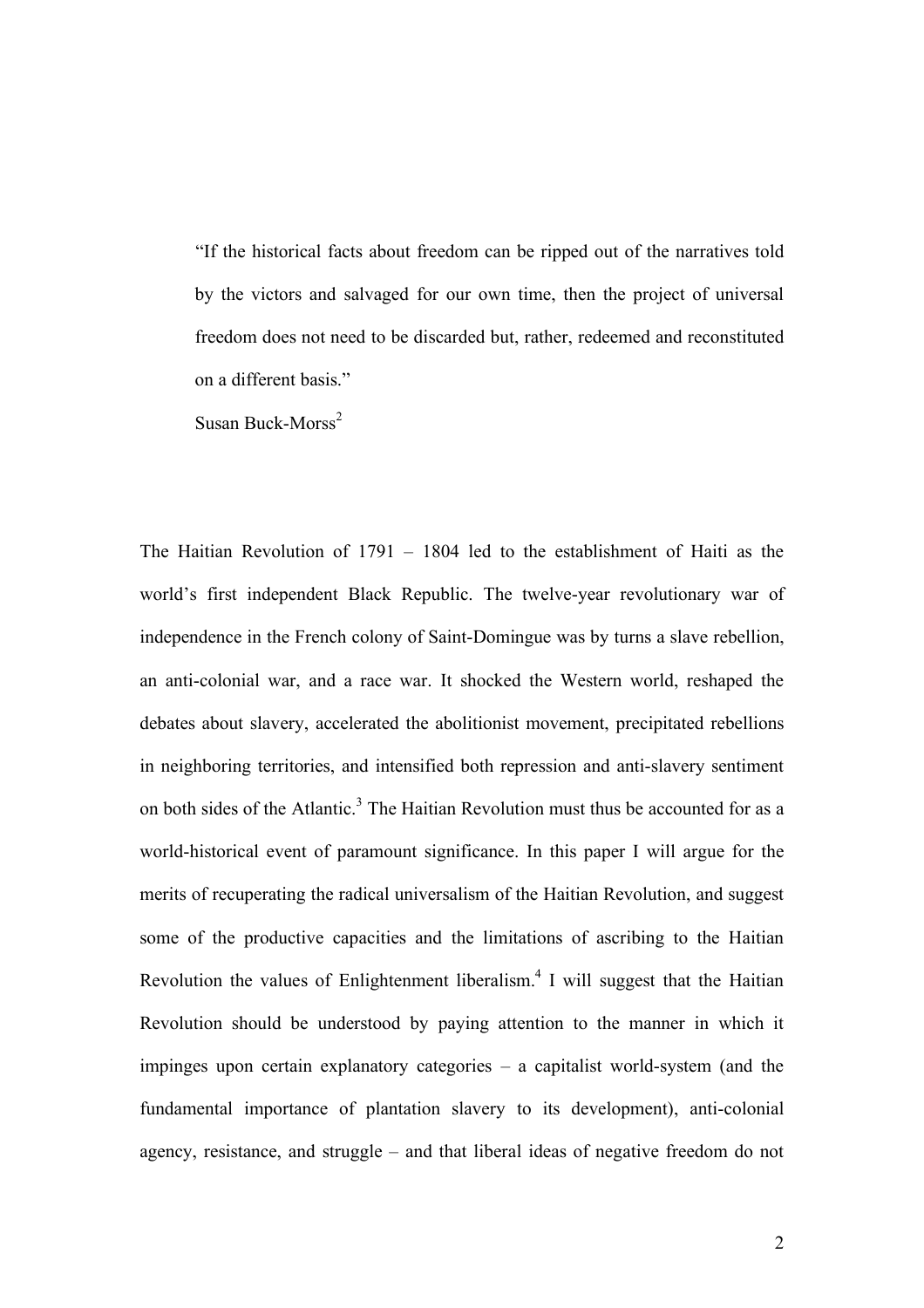adequately explain the radical *positive* freedom the Haitian Revolution sought to instantiate.

\* \* \*

The Haitian Revolution has always been an ideological battleground in which contenders have conjured with the inheritance of Atlantic slavery. For long, especially within the UK, the US and France, the revolution was denigrated as unregenerate and barbarous, but from the 1930s onwards, sparked by C.L.R. James's classic account of the revolution, *The Black Jacobins*, progressive accounts of the Revolution by a host of predominantly Caribbean, American (especially African American), and African artists and intellectuals have sought to metamorphose and appropriate this spectacular corner of black revolutionary history.

Nick Nesbitt's recent work has argued that the Haitian Revolution constitutes the most extraordinary material event of a Spinozian radical Enlightenment, which he has contrasted with the limitations of the British, American and French revolutions:

"If the English, French, and American bourgeois revolutions all served to create the structural conditions for the protection of individual liberties of choice and property, the particularity of the Haitian Revolution was to redress the imbalance they had introduced between equality and liberty in favor of the latter $"$ <sup>55</sup>

Arguing that the Haitian Revolution, unlike the French Revolution, "demonstrated human freedom precisely in [its] unique transformation of the empirical subject",<sup>6</sup> Nesbitt's work poses fundamental questions about the relationship between the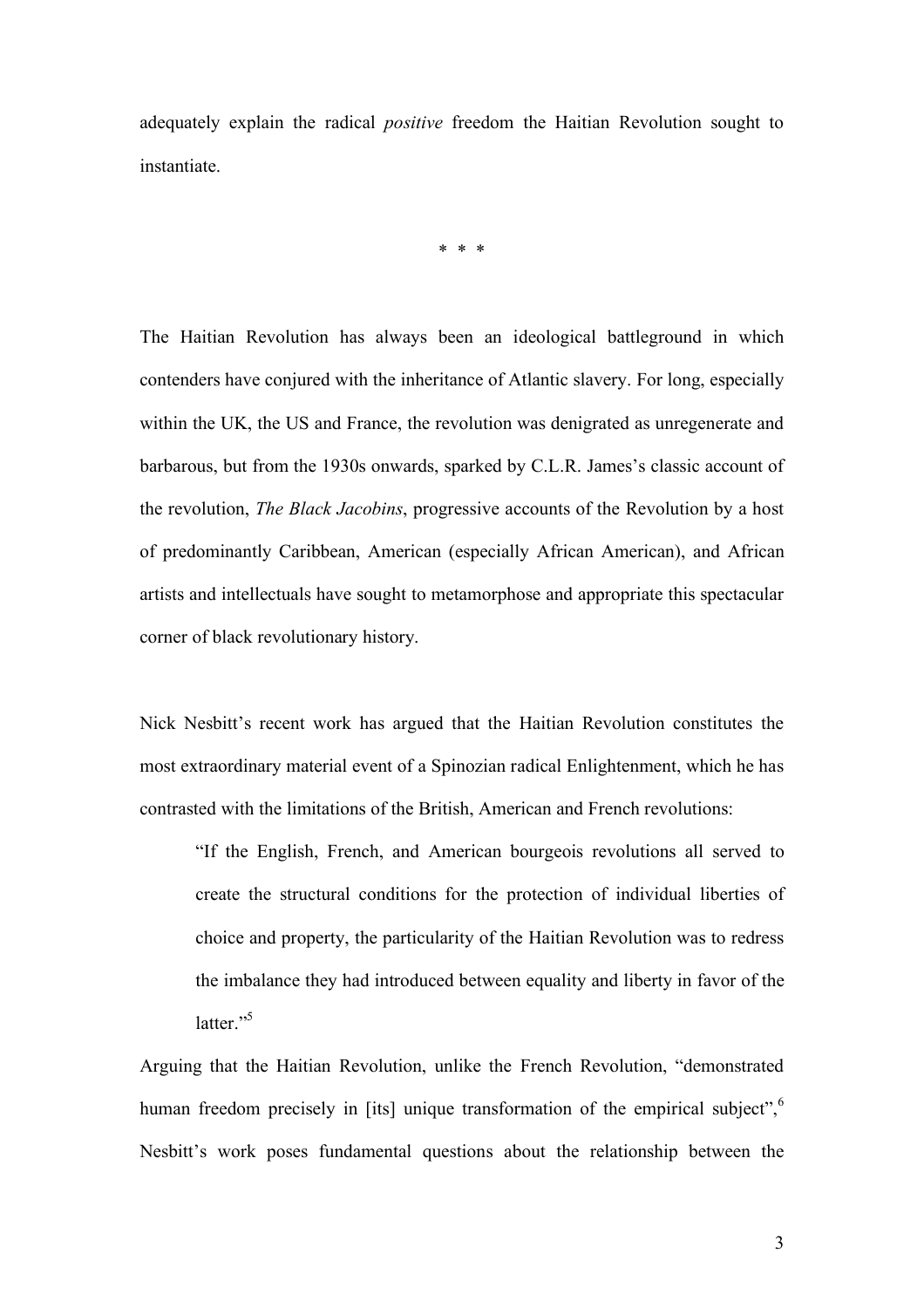Haitian Revolution and the Enlightenment – and by implication liberalism – contending that, "[t]he Haitian Revolution demonstrates not only the falsity of any monological understanding of the Enlightenment but also, paradoxically, its truth.<sup>77</sup>

However, the approach advocated by Nesbitt, in which the Haitian Revolution is granted an enduring political value by virtue of its radical universalism, remains a minority perspective. On this question of the event's radical universalism, J. Michael Dash has observed that within the sphere of the Caribbean literary imagination,

" … despite the existence of C.L.R. James's The Black Jacobins, Haiti's symbolic presence […] has never been understood in terms of radical universalism. Rather it is the discourse of mysterious singularity and heroic uniqueness that has prevailed."<sup>8</sup>

Dash finds that far more frequently the meaning of the Haitian Revolution has been co-opted by, "those who fatalistically view Haiti in terms of the sigh of history and the fated failure of the antics of megalomaniac generals, or worse yet those who succumb to the Naipaulean nightmare of black savagery."<sup>9</sup>

\* \* \*

## The ideological challenge of the Haitian Revolution

It has been argued that the West's continuing failure to acknowledge the true significance of the Haitian Revolution has been due to what Michel-Rolph Trouillot has described as being the "unthinkable" nature of the most successful slave revolt in history.<sup>10</sup> Trouillot emphasizes that the widely shared late eighteenth and early nineteenth century contention that,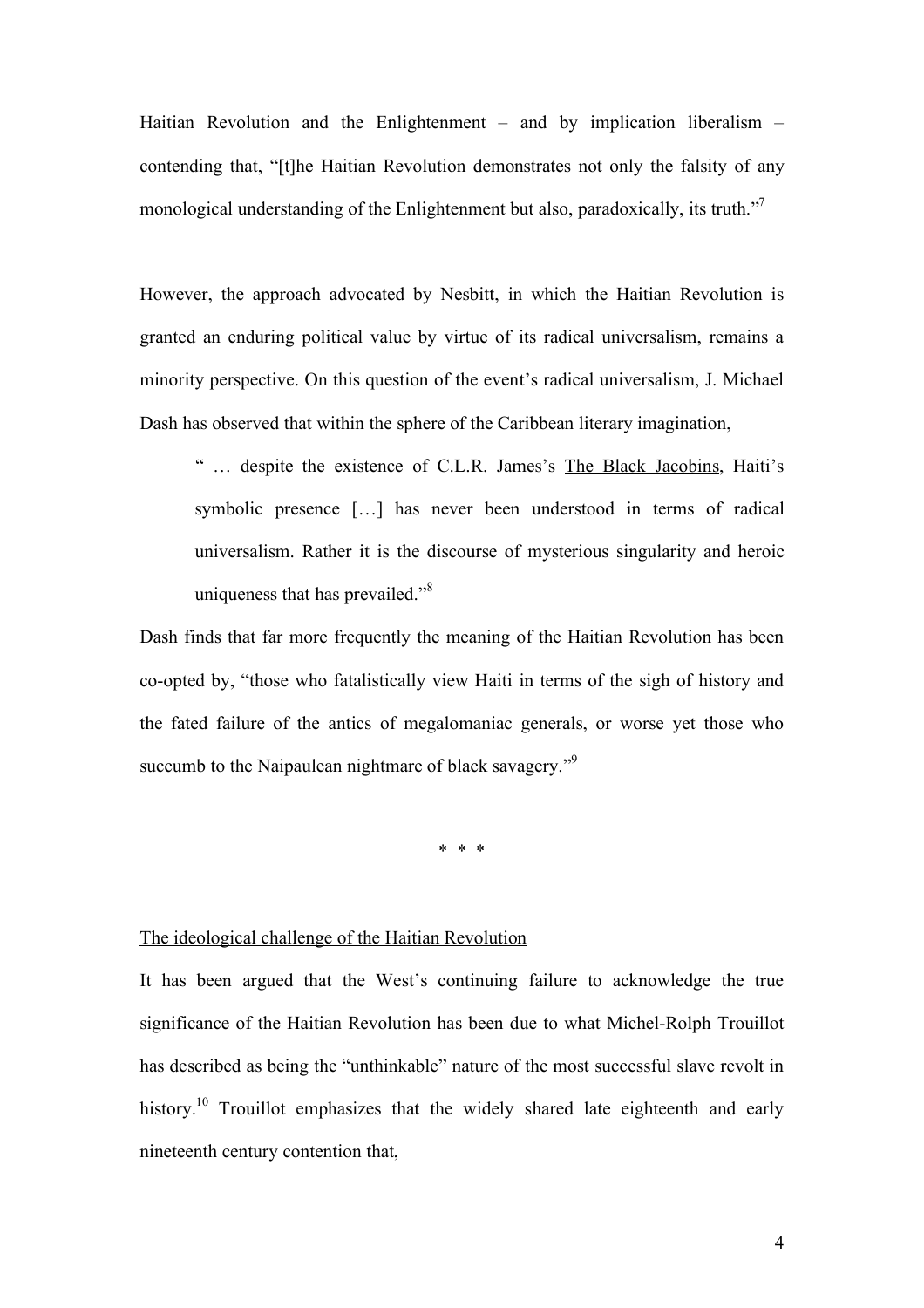"enslaved Africans and their descendants could not envision freedom – let alone formulate strategies for gaining and securing such freedom – was based not so much on empirical evidence as on an ontology, an implicit organization of the world and its inhabitants."<sup>11</sup>

Susan Buck-Morss has developed Trouillot's notion of 'unthinakability' that results in a 'silencing of the past' by drawing attention to the fact that it is necessary to distinguish between two silences when it comes to the Haitian Revolution – the past one and the present one.12 Buck-Morss is of the same mind as Trouillot in noting the difficulties eighteenth and nineteenth century men and women had in thinking about the Haitian Revolution in nonracial terms and as an expression of the fundamental equality of humanity, but she also argues that,

"today, when the Haitian slave revolution might be more thinkable, it is more invisible, due to the construction of disciplinary discourses through which knowledge of the past has been inherited."<sup>13</sup>

It is in this context identified by Buck-Morss, that the continuing denial of the Haitian Revolution within mainstream Western political and cultural discussion must be placed. The 2007 bicentenary celebrations of the British abolition of the slave trade are a case in point. Amidst the jubilation and national self-congratulation, the historical fact that a population of former slaves had risen up, fought an anti-colonial war against the French, British, and Spanish, outlawed slavery, and successfully declared the independence of their black republic in the Caribbean well before any of the imperial nations had committed themselves to ending slavery was, in large and conveniently silenced. Even the connection between British abolitionism and the liberal imperialism of today, was overlooked, save for a number of radical commentators.<sup>14</sup>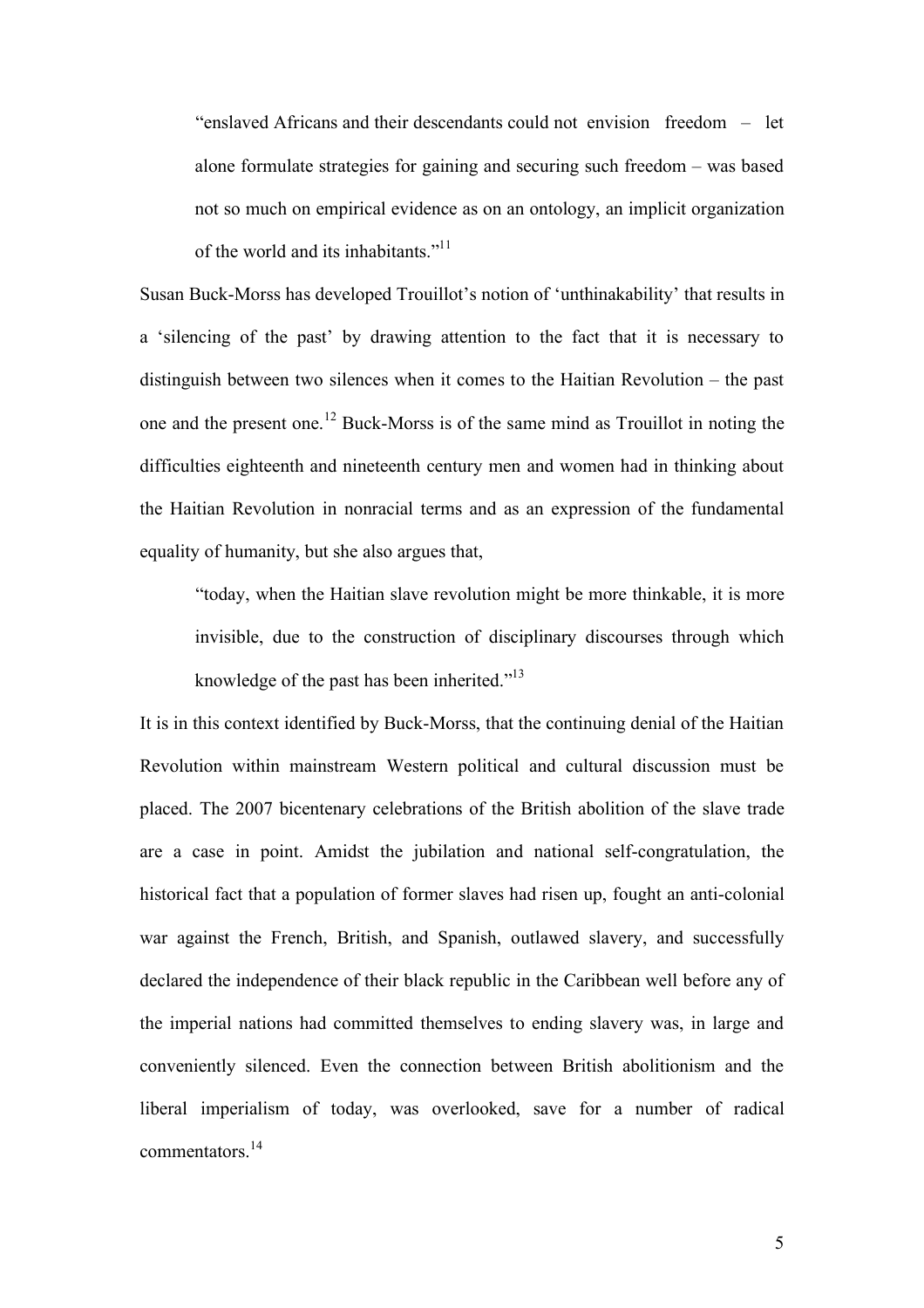Thus it remains the case, that despite a growing historiography, the ideological impact of the Haitian Revolution has not been absorbed into the mainstreams of public knowledge and consciousness in Europe and North America.15 Whereas the American and French Revolutions are firmly fixed in establishment thinking as pivotal events shaping the Atlantic and modern world, the important advances made in the Haitian Revolution are erased. To paraphrase the great Martinican poet and statesman Aimé Césaire, to forget this is to take refuge in an odious and racist hypocrisy that underpins our global economic and political world order today.<sup>16</sup> Certainly the American Revolution promoted the ideas of sovereignty and republicanism, thereby helping to bring down the French monarchy, and the French Revolution destabilized empire and slavery throughout the Americas. *Yet only the Haitian Revolution marked a watershed in the history of the development of universal human rights.*17 As Laurent Dubois explains, the Haitian Revolution was:

"the most concrete expression of the idea that the rights proclaimed in France's 1789 Declaration of the Rights of Man and Citizen were indeed universal. They could not be quarantined in Europe […] If we live in a world in which democracy is meant to exclude no one, it is no small part because of the actions of those slaves in Saint Domingue who insisted that human rights were theirs too."<sup>18</sup>

Furthermore, as Nesbitt reminds us, in universalizing the unfulfilled promise of the French Revolution, the Haitian Revolution led to the founding of a state in which "positive rights applied to all citizens, without exception", $\frac{19}{19}$  hence:

"The construction of a society without slavery, one of *universal* and *unqualified* human right to freedom, properly stands out as Haiti's unique

6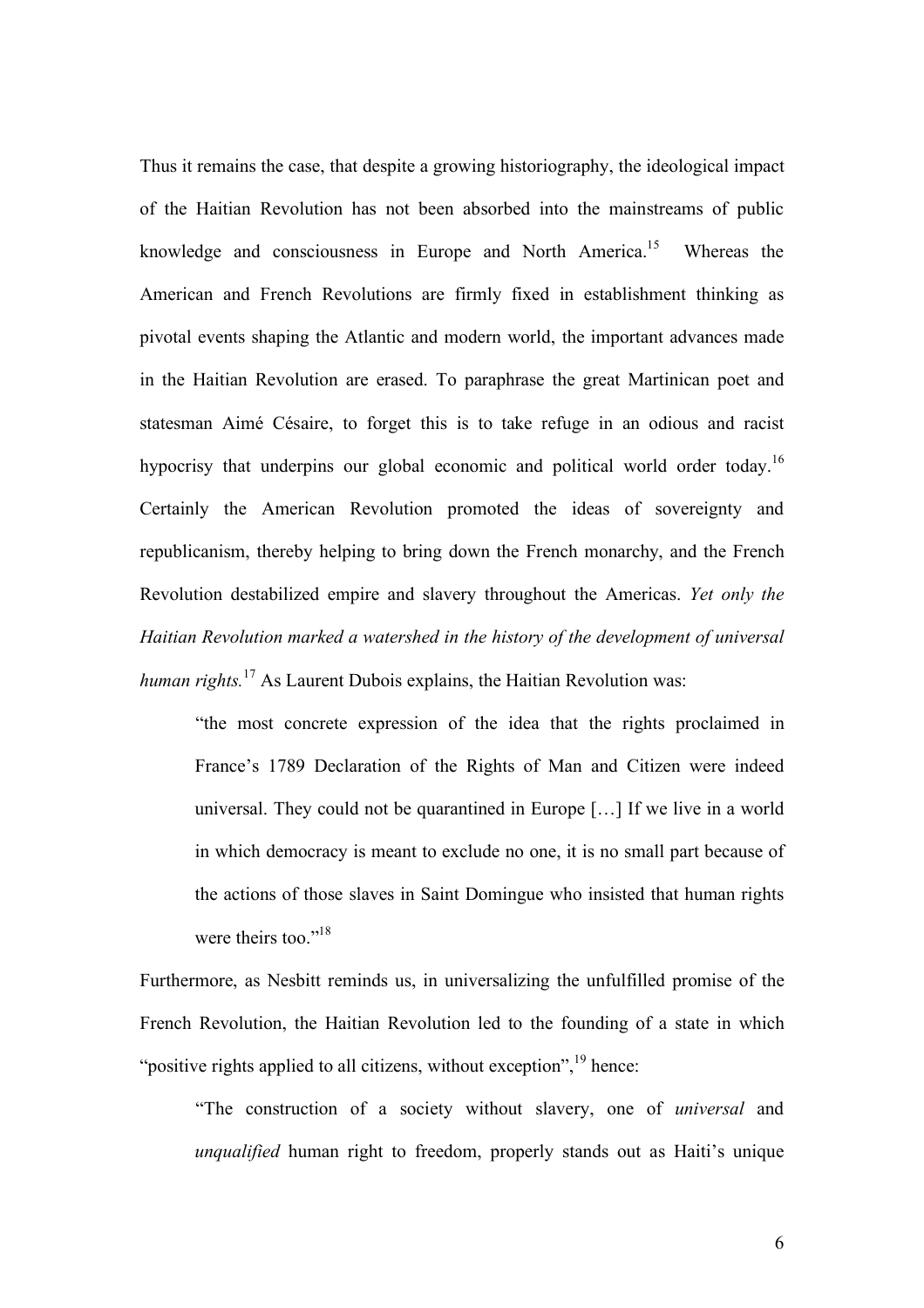contribution to humanity."20

Thus it follows, that for radical and progressive individuals and groups, one of the major attractions of recuperating the narrative of the Haitian Revolution has been the profound challenge the event, properly understood, presents to the notion that the values of universal human rights are exclusively Western, liberal values. Could one then contend that for the Northern nations to acknowledge the Haitian Revolution and its implications would require the dismantling of entire canons of knowledge, a rethinking of the limits of liberalism, and the abandonment of belief in the West's invention of the discourse of human rights?

However, the slippery aspect of the ideology of Haitian Revolution is perhaps most apparent in the extraordinary diversity of competing recuperations of its principal leader, Toussaint Louverture. In recuperations that span literary and visual arts, music, popular culture, and political discourse and rhetoric, Toussaint Louverture has proved a remarkably protean figure. Toussaint has variously been figured as a tragic hero (most commonly either Greek or Shakespearean), a beacon of anti-racism, a standard bearer for anti-colonial struggle the world over, a symbol of anti-Napoleon sentiment, an embodiment of black power, a human rights martyr, and a precursor to a host of other anti-imperialists and black leaders including Fidel Castro, Martin Luther King, Malcolm X, and Patrice Lumumba.

The many varying political applications of the figure of Toussaint Louverture thus highlight Toussaint's, and the Revolution's, iconic flexibility. Even France, on the two hundredth anniversary of Toussaint's death, sought to canonize him as a French national hero, lighting a flame in the memory of both Toussaint and the martyring of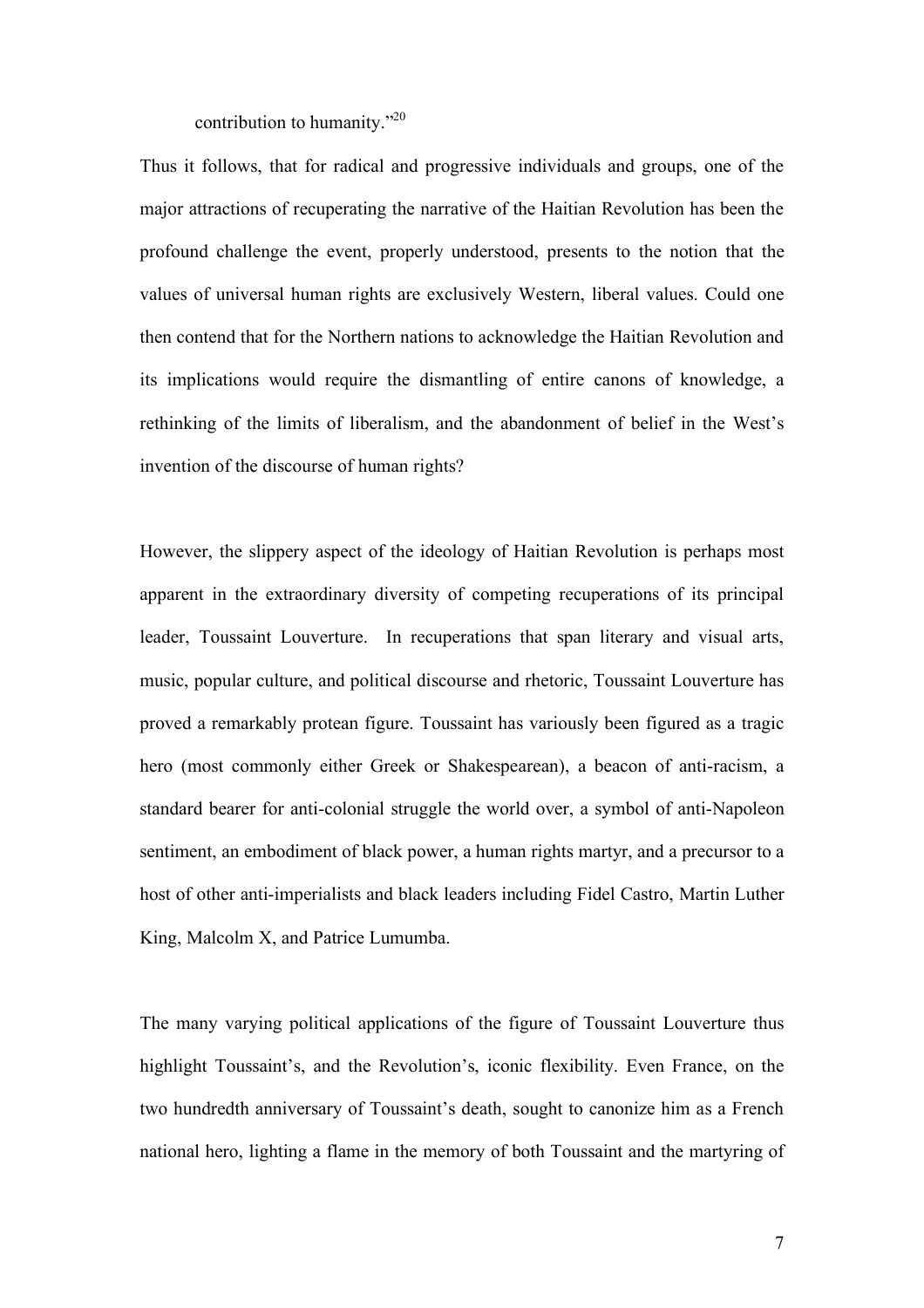millions of slaves, in ceremonies attended by the then French President, Jacques Chirac $21$ 

## Conclusion

Although the Haitian Revolution was uniquely successful as a slave-led revolution that within the century triggered the abolition of slavery everywhere in the Atlantic World, its limitations must be recognized. Independence was achieved, but not the liberation of the people. In its wake came the new obstacle of neocolonial interference, a domestic culture of political authoritarianism buttressed by militarism, the reemergence of color prejudice, and the destabilizing consequences of periods of foreign occupation.<sup>22</sup> Despite this, the work of Peter Hallward reminds us why it should be honored for its aspirations and achievement:

"Of the three great revolutions that began in the final decades of the eighteenth century – American, French and Haitian – only the third forced the unconditional application of the principle that inspired each one: affirmation of the natural, inalienable rights of all human beings. Only in Haiti was the declaration of human freedom universally consistent. Only in Haiti was this declaration sustained *at all costs*, in direct opposition to the social order and economic logic of the day. Only in Haiti were the consequences of this declaration – the end of slavery, of colonialism, of racial inequality – upheld in terms that directly embraced the world as a whole. The declaration of Haitian independence thereby dealt the myth of white supremacy a mortal and thus unforgivable blow."<sup>23</sup>

The Haitian Revolution tested and superseded the ontological and political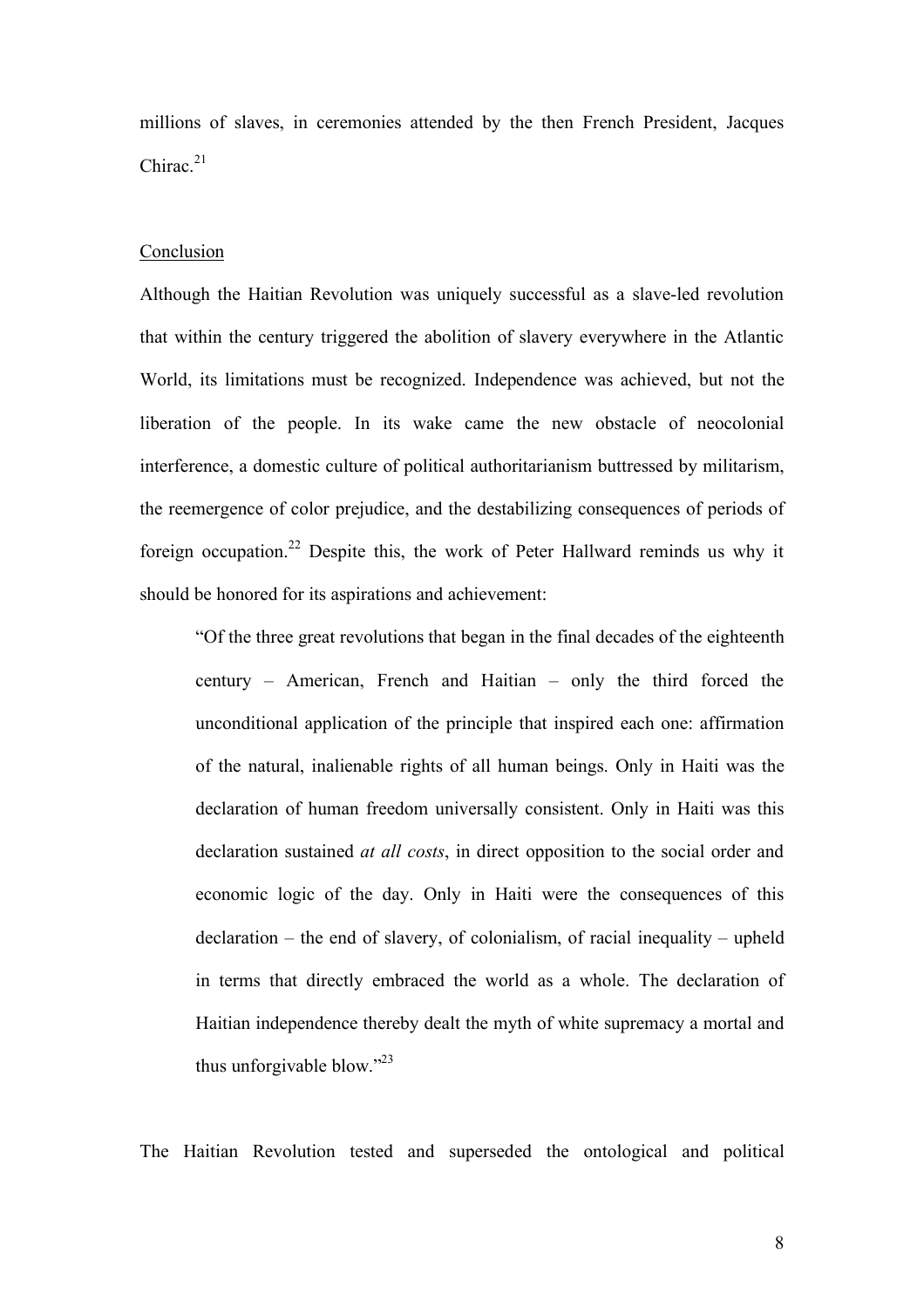assumptions of the most radical writers and intellectuals of the Enlightenment, and it constituted a powerful example of black capability that challenged the prevailing racist discourses of the time, and inspired enslaved populations across the Americas: within a month of the August 1791 uprising on the northern plains of Saint-Domingue, slaves in Jamaica were singing songs that celebrated the outbreak of the slave rebellion, and by 1805 in Brazil, African soldiers were wearing medallion portraits of Jean Jacques Dessalines.<sup>24</sup> The Haitian Revolution also fostered and sought to export its revolutionary anti-imperialism into continental Latin America, much as the Cuban Revolution would do one and half centuries later: Alexandre Pétion, the third President of Haiti, gave encouragement and assistance to the cause of Venezuelan independence and anti-slavery, coming to the aid of Simón Bolívar and Francisco de Miranda in their hour of need.25

Today Haiti lacks a legitimate government and is ravaged by grinding poverty and economic deprivation. Foreign political manipulation continues to be instrumental to the disfunctioning of Haitian civil society. Its status as a failing nation-state is portrayed as interminable because inherent in its people. It is in this context that it is imperative to restore the voices of its Revolution still resounding today, "as founders in a long struggle for dignity and freedom that remains incomplete. $126$ 

Notes

 $\overline{a}$ 

 $<sup>1</sup>$  I should like to thank Deborah Toner for inviting me to participate in this workshop.</sup>

<sup>&</sup>lt;sup>2</sup> Susan Buck-Morss, Hegel, Haiti, and Universal History. (Pittsburgh, PA.:

University of Pittsburgh Press, 2009), 74-5.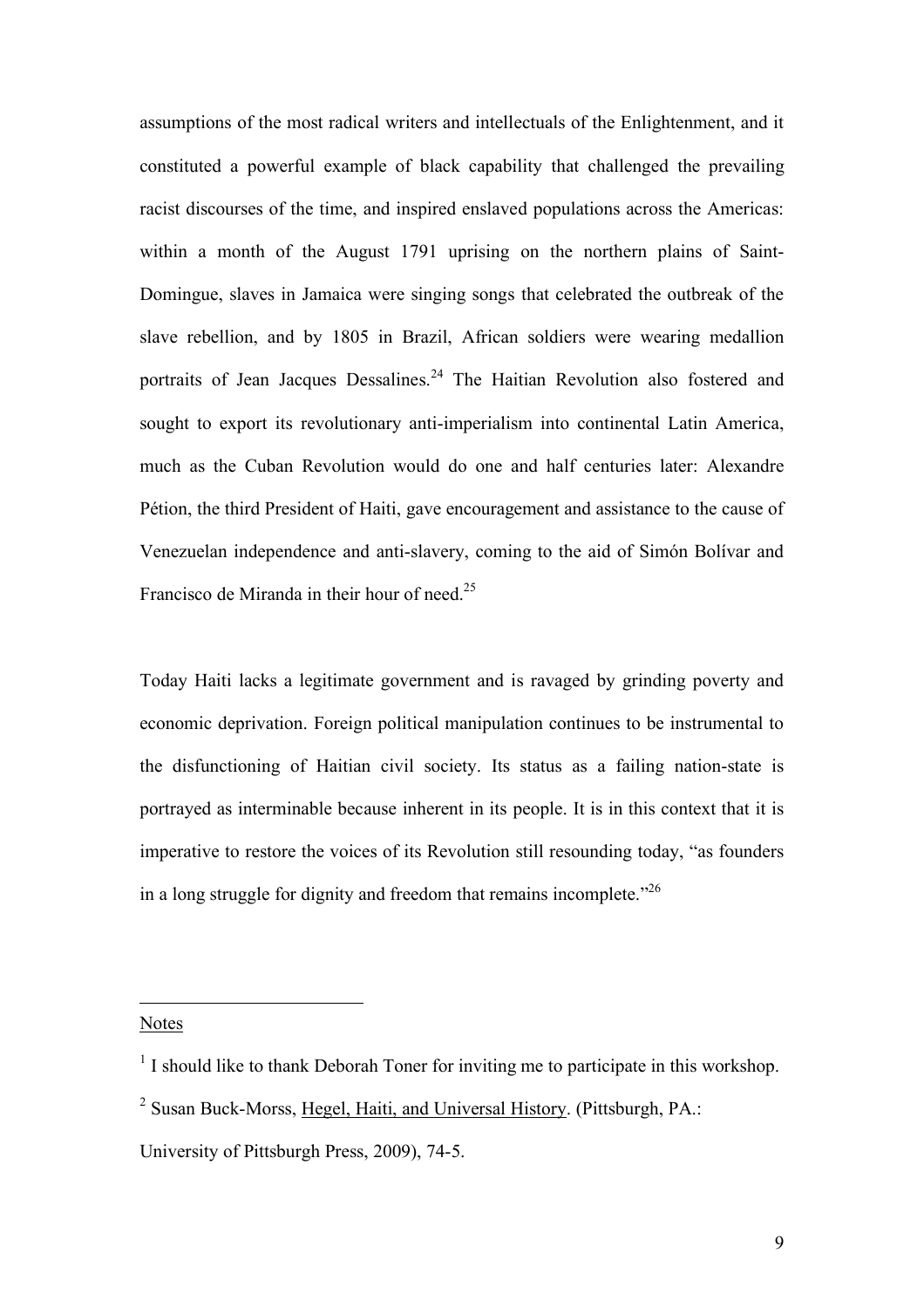<sup>3</sup> The best study of the impact of the Haitian Revolution on the politics of the Atlantic World, on slave resistance, on liberation struggles throughout the Americas, and on the Revolution's demographic impact on the wider Caribbean, is: David Patrick Geggus, ed., The Impact of the Haitian Revolution in the Atlantic World (Columbia, S.C.: University of South Carolina Press, 2001). The works that best contextualise the Haitian Revolution in the history of Atlantic slavery are: Robin Blackburn, The Making of New World Slavery: From the Baroque to the Modern 1492–1800 (London: Verso, 1997), Robin Blackburn, The Overthrow of Colonial Slavery 1776- 1848 (London: Verso, 1988) and Robin Blackburn, The American Crucible: Slavery, Emancipation and Human Rights (London: Verso, 2011). The most up-to-date scholarly history of the revolution is: Laurent Dubois, Avengers of the New World: The Story of the Haitian Revolution (Cambridge, Mass. and London: Harvard University Press, 2004). The most complete bibliography of works on the Haitian Revolution is: Bob Corbett, Bibliography on the Haitian Revolution (1995 [cited); available from http://hartford-hwp.com/archives/43a/099.html.

<sup>4</sup> Arguing for the radical universalism of the Haitian Revolution I am seeking to build up on the work of: Nick Nesbitt, Universal Emancipation: The Haitian Revolution and the Radical Enlightenment (Charlottesville & London: University of Virginia Press, 2008), Susan Buck-Morss, Hegel, Haiti, and Universal History (Pittsburgh, PA.: University of Pittsburgh Press, 2009), and Doris L. Garraway, "'Légitime Défense': Universalism and Nationalism in the Discourse of the Haitian Revolution", in Doris L. Garraway (ed.), Tree of Liberty: Cultural Legacies of the Haitian Revolution in the Atlantic World, (Charlottesville: University of Virginia Press, 2008), 63–88. <sup>5</sup> Nick Nesbitt, Universal Emancipation: The Haitian Revolution and the Radical

Enlightenment. 18–19.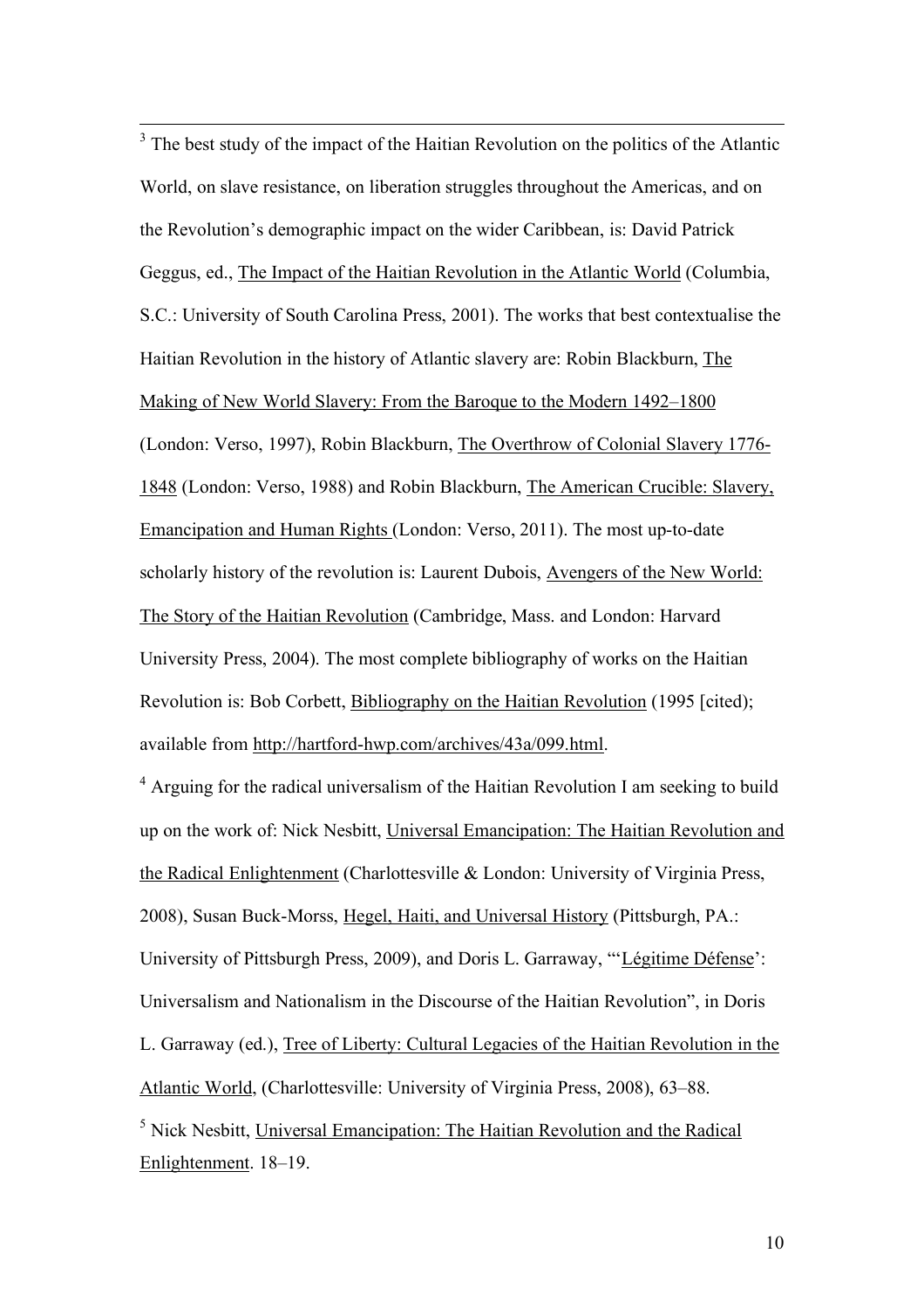$\frac{6}{6}$  Ibid. 12.

 $<sup>7</sup>$  Ibid. 25.</sup>

<sup>8</sup> J. Michael Dash, "Haïti Chimère: Revolutionary Universalism and Its Caribbean Context", in: Martin Munro & Elizabeth Walcott-Hackshaw (eds.), Reinterpreting the Haitian Revolution and Its Cultural Aftershocks, (Mona, Jamaica: University of the West Indies Press, 2006), 17.

 $9$  Ibid. 17. Elsewhere, contrary to Dash, I argue that the writers of the negritude movement in particular created a body of writing on the Haitian Revolution that should be considered for its quality of radical universalism and that if they sought to represent figures or episodes of "mysterious" or "heroic uniqueness" that emerged in the unfolding of the Haitian Revolution, it was only in order to vindicate the actuality of black agency in colonial history. See: Philip Kaisary, *The Literary Impact of the Haitian Revolution* (PhD thesis: Warwick University, 2008).

<sup>10</sup> Michel-Rolph Trouillot, Silencing the Past: Power and the Production of History (Boston, Mass.: Beacon Press, 1995).

<sup>11</sup> Michel-Rolph Trouillot, Silencing the Past: Power and the Production of History (Boston, Mass.: Beacon Press, 1995). 73.

<sup>12</sup> Susan Buck-Morss, Hegel, Haiti, and Universal History, (Pittsburgh, PA.: University of Pittsburgh Press, 2009), 50.

 $13$  Ibid. 50.

<sup>14</sup> Richard Gott, "Britain's Vote to End Its Slave Trade Was a Precursor to Today's Liberal Imperialism," The Guardian, 17 January 2007. Available from:

http://www.guardian.co.uk/commentisfree/2007/jan/17/comment.politics2.

One of the legacies of the 1807 Slave Trade Act was encouraging Britain's enduring taste for sanctimonious and hypocritical imperialist interventionism: hence the British navy was given the task of patrolling the Atlantic in order to prevent the continuing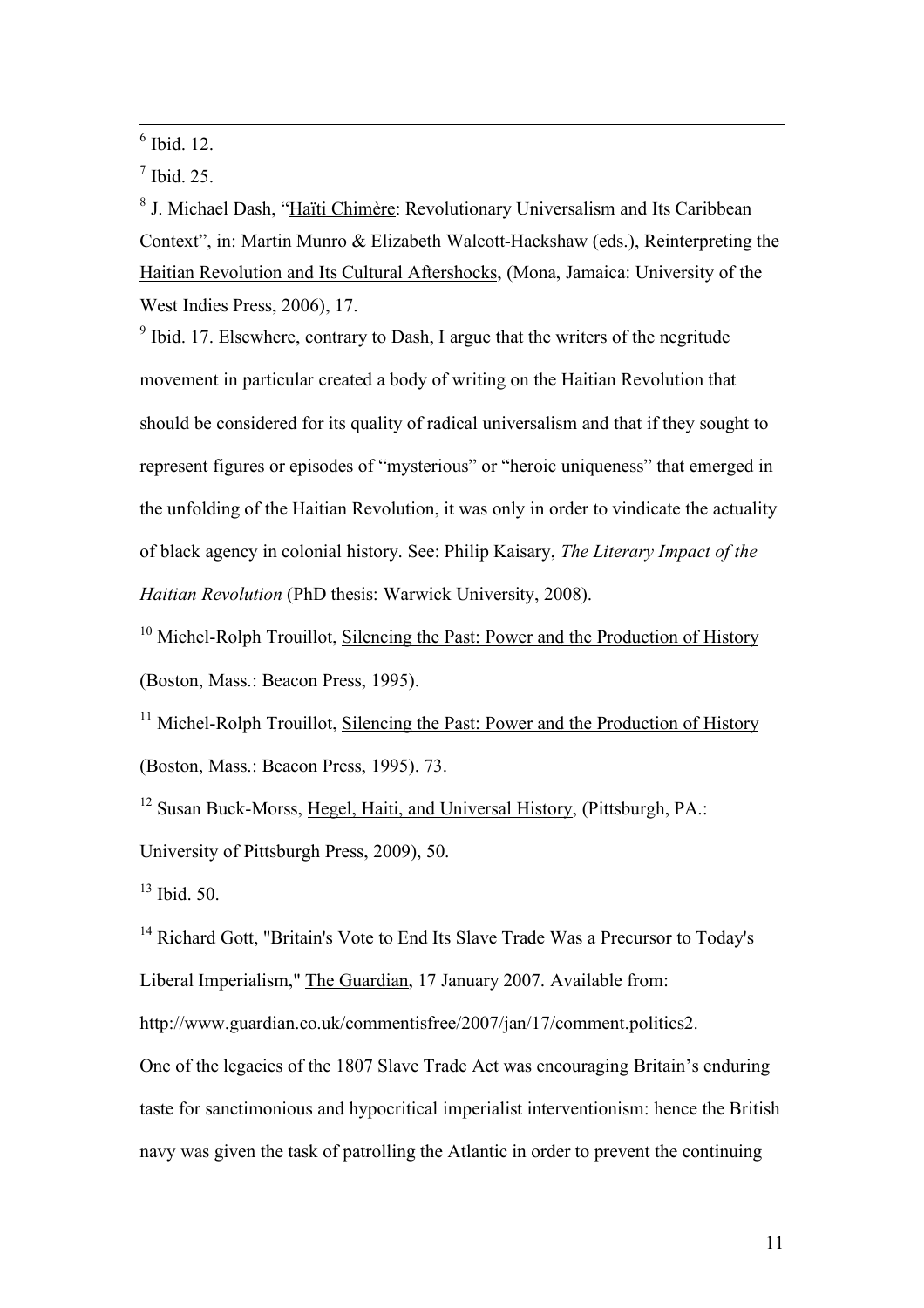trade in slaves from Africa to Brazil, Cuba, and the US, whilst Britain continued to profit from the trade in Asia. A document that makes clear some of the connections between the colonial project that accompanied  $19<sup>th</sup>$  century British abolitionism and Britain's foreign policy of liberal imperialism that has resulted in the unravelling tragedies in Afgahnistan and Iraq today is Tony Blair's HMS Albion speech: Tony Blair, Our Nation's Future - Defence. Hms Albion Lecture. 11 January 2007. Available from http://www.pm.gov.uk/output/Page10735.asp.

 $15$  The main contributions to the recent historiography include:

 $\overline{a}$ 

Laurent Dubois, Avengers of the New World: The Story of the Haitian Revolution, (Cambridge, MA: Harvard University Press, 2004), Laurent Dubois, A Colony of Citizens: Revolution and Slave Emancipation in the French Caribbean, 1787– 1804,(Chapel Hill: University of North Carolina Press, 2004), David Geggus, Haitian Revoluionary Studies, (Bloomington: Indiana University Press, 2002), David Geggus and Norman Fiering, (eds.), The World of the Haitian Revolution, (Bloomington: Indiana University Press, 2009), Jeremy Popkin, (ed.), Facing Racial Revolution: Eyewitness Accounts of the Haitian Revolution, (Chicago: University of Chicago Press, 2008), and Jeremy Popkin, You Are All Free: The Haitian Revolution and the Abolition of Slavery, (Cambridge: Cambridge University Press: 2010). Also, David Brion Davis devotes a chapter to the French and Haitian Revolutions in: David Brion Davis, Inhuman Bondage: the Rise and Fall of Slavery in the New World, (Oxford: Oxford University Press, 2006), and Robin Blackburn devotes significant attention to the Haitian Revolution in: Robin Blackburn, The American Crucible: Slavery, Emancipation and Human Rights, (London / New York: Verso, 2011). <sup>16</sup> Aimé Césaire, Discourse on Colonialism, trans. Joan Pinkham (New York:

Monthly Review Press, [1955] 2000). 31.